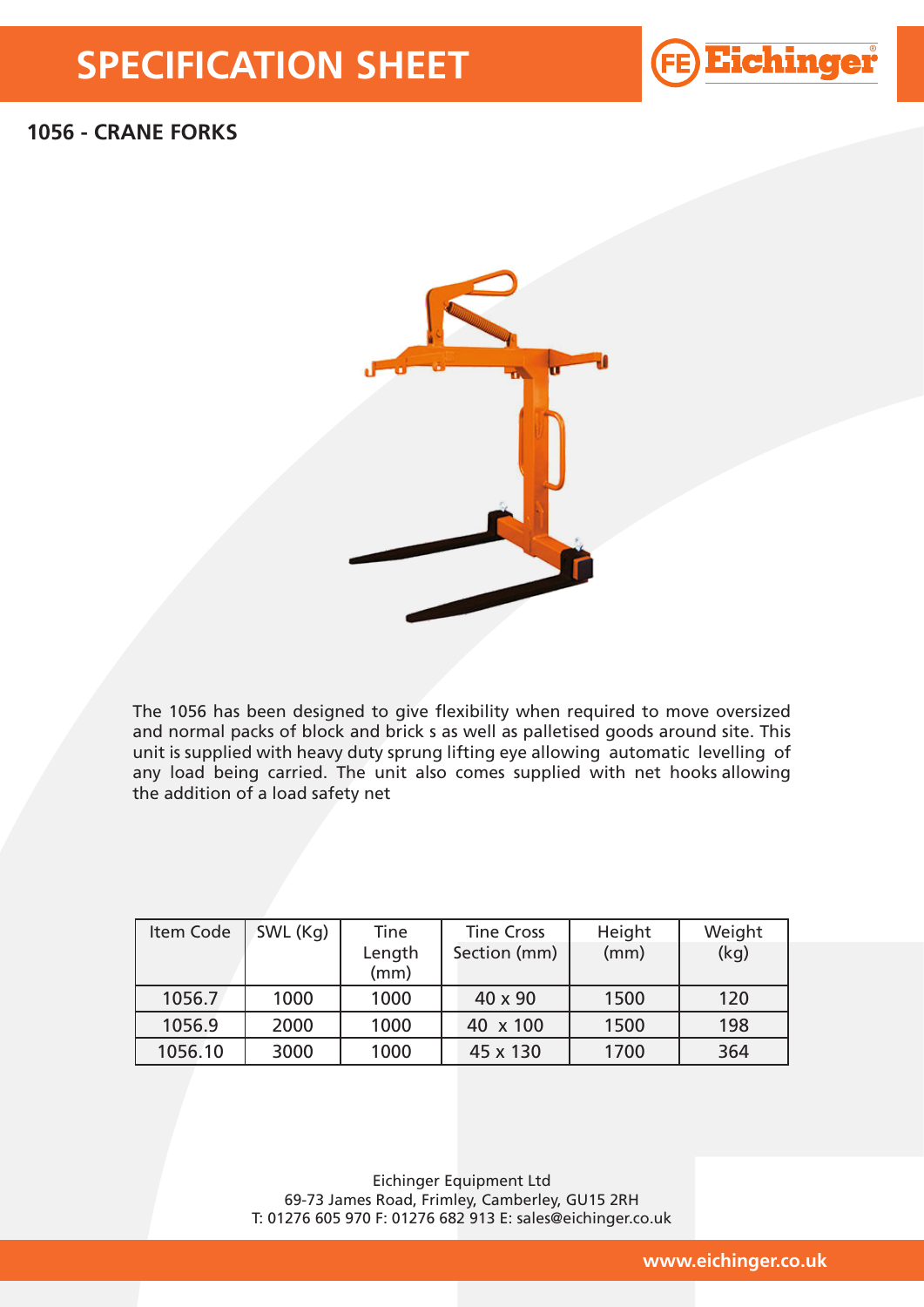## **SAFE USE INSTRUCTIONS**

®

The following instructions must be read and understood by each intended user of this equipment; if there is anything you do not understand contact Eichinger Equipment Ltd.

Ensure the equipment is adequate for the job you need to carry out.

You must not operate this equipment if you are under the influence of alcohol, drugs or if you are feeling unwell.

A risk assessment should be carried out prior to moving or using this equipment.

The following PPE (Personal protective equipment should be worn when using this equipment:

Gloves / Goggles / Hard Hat / Steel Toecap boots / Hi-Vis Vest

We also suggest suitable clothing should be worn.

## **Familiarise yourself with the equipment, its use and how it works!**

As this equipment is used at multi-level, ensure the intended area for use is clear of overhead cables and power lines or similar hazards which may affect its safe use. This equipment must always be used in conjunction with your site safety policies.

The work area must be clear of obstructions with adequate space for the operative to work safely around the equipment.

Check and ensure the equipment is inspected and in a safe condition prior to its use. Also ensure that its load is stable and secure.



### **SETUP**

Attach the lifting hook onto the lifting eye of the self leveling crane forks ensuring the hooks gate is properly closed and secure.

Adjust the width of the forks by undoing the eye bolts and sliding the forks either in or out for the intended load keeping the load central on the 1056 at all times.

Once in position tighten the eye bolts to secure the forks and stop them moving during transit.



## **WARNING!**

**Do not use this equipment for dragging loads; it should be used for lifting loads clear of the ground only. Always ensure that the forks are set to the correct width for each load lifted.**

#### **REMEMBER:**

**To avoid the risk of injury keep hands and feet clear of the unit at all times during use. Only use safety handles to manoeuvre the unit during use and only when it is safe to do so. At no time should anyone either trained personnel or otherwise be allowed under the raised load or near enough to be at risk in the event that the load moves.**